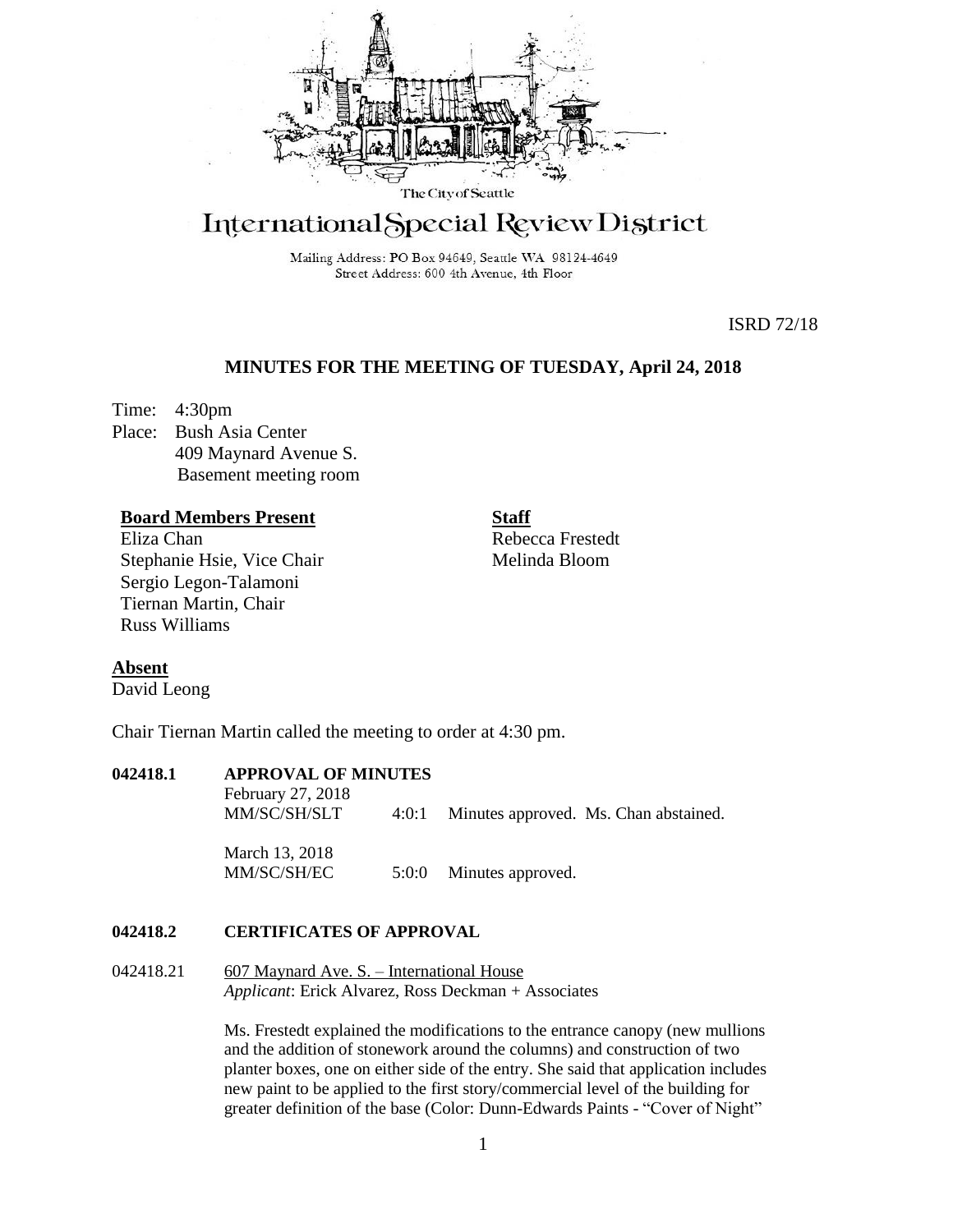LRV 7); and, new building name and addressing signage. Exhibits included plans, photographs and samples. She said the International House was constructed in 1979. It is a non-contributing building located within the Asian Design Character District.

Applicant Comment:

Erick Alvarez proposed to paint the lower level of the building a darker gray tone up to the second level. He said the new color will wrap around the entire structure; on the south side it will go down to basement level. He said that planter walls will be added at main entrance and will be clad in stone. The courtyard fence will be painted dark gray to match.

Ms. Hsie asked what prompted the alteration.

Mr. Alvarez said the building interior was remodeled and they decided to revitalize the exterior as well. He said the existing mullions are thin and make the canopy feel light; the modification will bulk it up a bit. He said they will increase the size of font and letters in the sign. He said there are no structural changes.

Public Comment:

Christina Nguyen, resident in the area, asked about the resident demographics.

Ashley Radke, district resident, said the residents are a mix of 62 and older and disabled.

Board Discussion:

Mr. Legon-Talamoni said the location of the paint at the datum line makes sense for this building.

Mr. Martin agreed.

Ms. Frestedt said the proposal does not conflict with the guidelines; however, she said that the material and configuration may not be appropriate on a historic building. In this case it is simple. She said applications are reviewed on a case by case basis.

Action: I move that the International Special Review District Board recommend approval of a Certificate of Approval for Design and Paint Colors, as proposed.

The Board directs staff to prepare a written recommendation of approval, with conditions, based on consideration of the application submittal and Board discussion at the April 24, 2018 public meeting, and forward this written recommendation to the Department of Neighborhoods Director.

This action is based on the **following applicable sections of the International Special Review District Ordinance and District Design Guidelines:**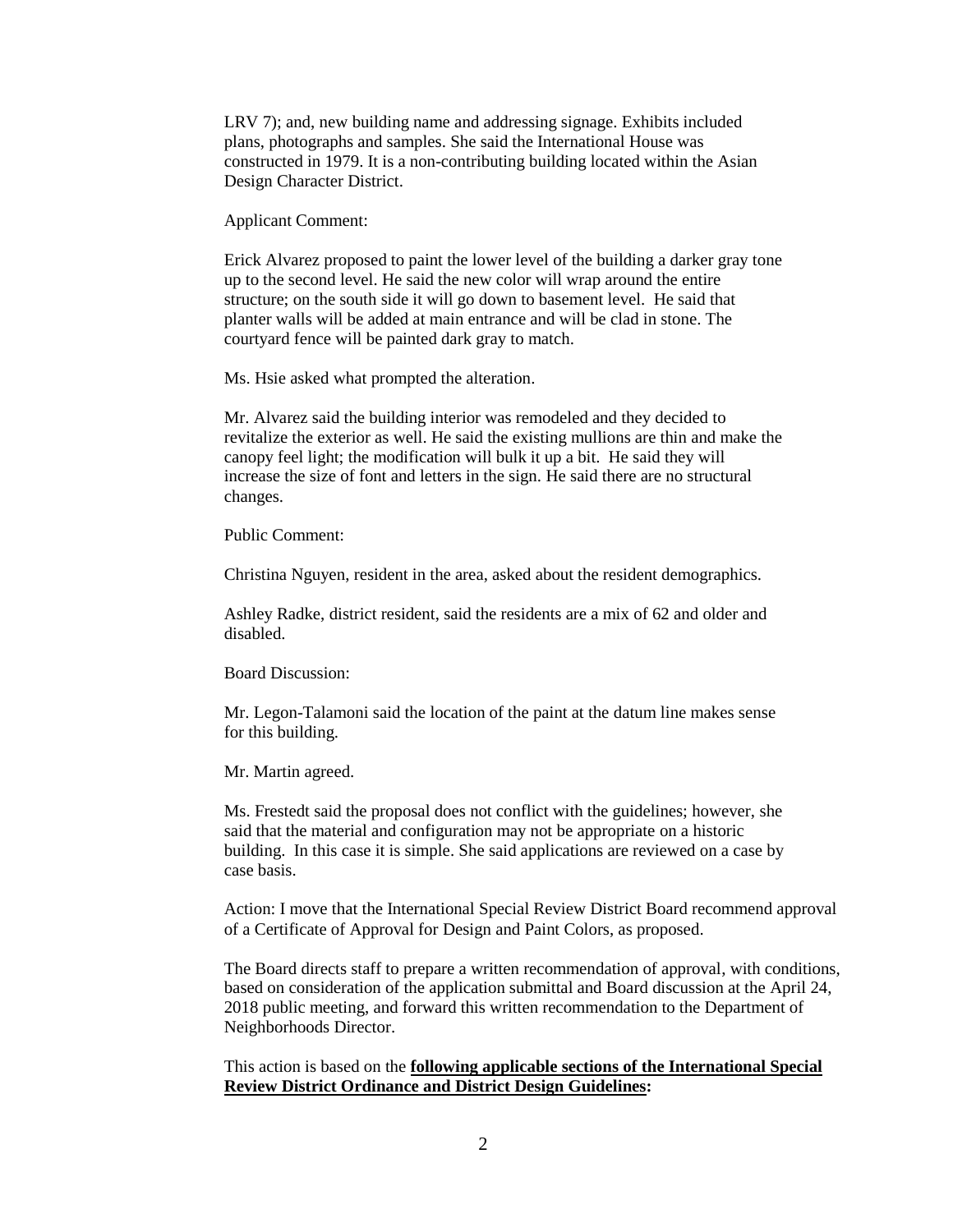**SMC 23.66.030 – Certificates of approval – Application, review and appeals SMC 23.66.336 – Exterior building finishes**

- **A. General Requirements**
- **B. Asian Design Character District**
- **1. Materials**
- **2. Colors**
- **3. Surfaces**

#### **Secretary of the Interior's Standards #9 & #10**

MM/SC/EC/SLT 5:0:0 Motion carried.

### **042418.3 BOARD BRIEFING**

042418.31 450 S. Main St. – Koda *Presenter:* Yang Lee, KMD Architecture

Mr. Martin recused himself.

Design briefing on proposed Use and Preliminary Design (bulk/massing/scale) new of a 17 story condominium development, featuring ground floor retail and 3-levels of below-grade parking on the site of an existing surface parking lot. The focus of this briefing will be on the use and detail for ground floor retail and site design. The applicants will also brief the board on their traffic study.

Briefing presented via PowerPoint and handouts (available in DON file). Mr. McCleary, KMD Architecture, provided an overview of the changes made since the last briefing. He said that there will be retail along  $5<sup>th</sup>$  Ave S. They are proposing an open concept for retail at the corner – likely a kiosk for food service or retail sales. In regards to the retail space; he said that the spaces have not yet been leased. He went over the proposed departure requests: Overhead Weather Protection and Rooftop Coverage.

In reference to the existing site conditions, the existing cherry trees would be removed. Kristin Lundquist, landscape architect, stated that they were planted when the parking lot went in, likely to meet screening requirements, and that they are not exceptional or heritage trees. She said they are planning five new street trees on  $5<sup>th</sup>$  Ave. S. and two on S. Main St. with a planter at the base.

In response to a question from staff, architect Yang Lee summarized the basic findings of the traffic study. He said that the quantity of parking they're proposing is sufficient. He said the garage will be accessed from the alley. He noted that a couple of parallel parking spaces on Main St. would need to be removed to accommodate street trees.

Following are public comments and Board comments and questions.

Public Comment:

James Lee, district resident, explained that he has reserved a spot in the building. He said that as a potential resident he is concerned about the hybrid public space concept and how it would be used. He said it is well-intentioned, but as a resident, it feels insecure. He said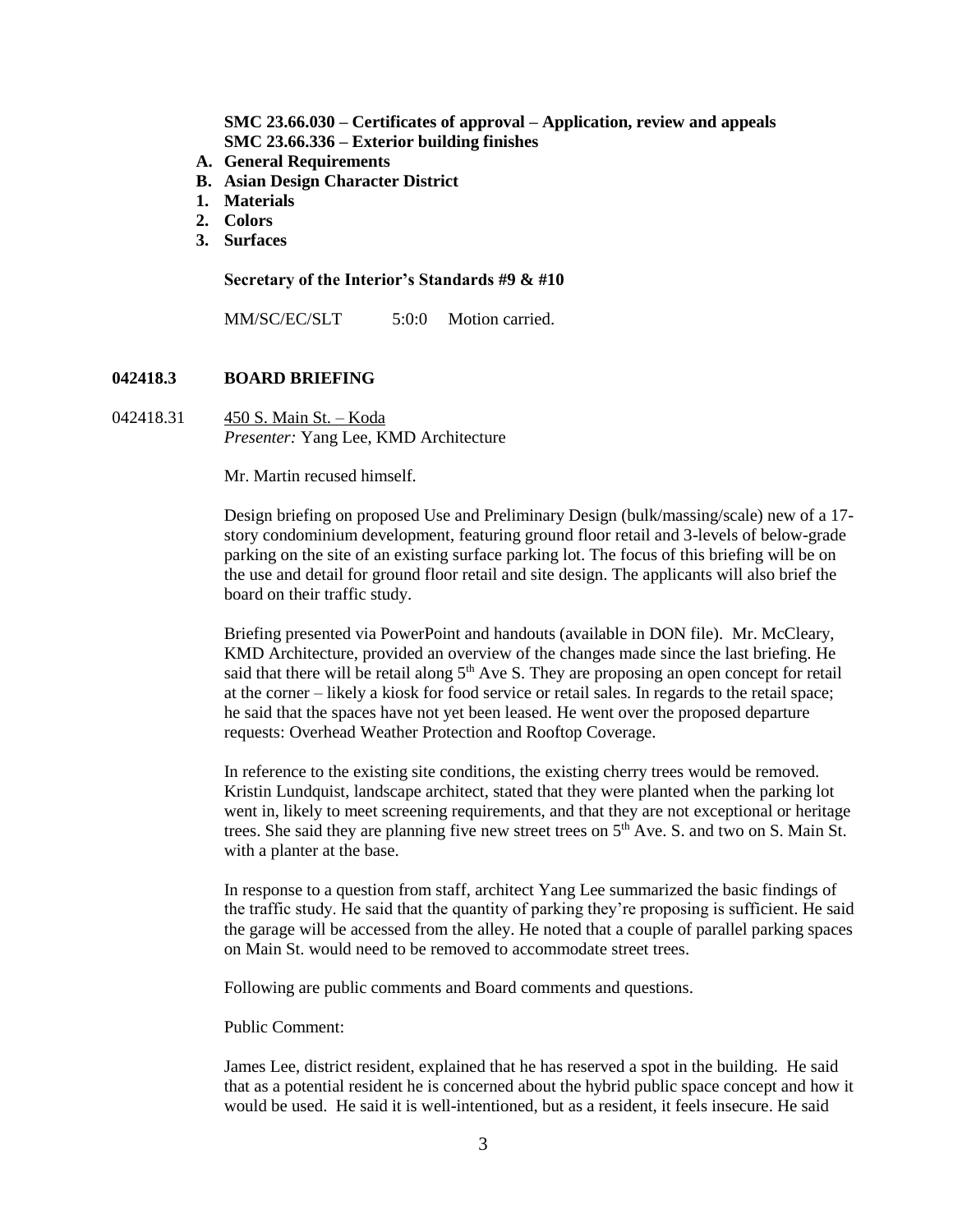that opening it up as a public space would raise security issues. He raised issues that occur within the public spaces at Uwajimaya Village, where he lives. He said tthis part of the proposal is impractical and problematic. He would like to see the retail spaces manage their own access.

Christina Nguyen, neighbor, asked to have more research done on the trees; they may have been gifted by Japanese government. She expressed concern about bus routes, parking issues; impacts to Hirabayashi Place, elders, immigrants. She said drop off for day care will be impacted and there is already a parking dilemma. She said they need to pay homage to Nihonmachi; this is a historical neighborhood that has gone through so much and history is being wiped out. She expressed concerns about the height of the building and shadow impacts. She said this building does not belong in this neighborhood; they should build elsewhere or build to fit in with the community. She asked how the developer is paying homage to history and the ancestors of the area.

Ms. Frestedt noted appreciation for community member comments. She noted that the underlying zoning is not determined by the ISRD or DON. She said that the Board reviews projects in light of the existing land use code and zoning. She said comments about zoning and maximum heights would be more appropriately directed to the City's policy makers so they can hear that feedback.

Ms. Hsie asked community members to root comments in the Code and the Guidelines, which are the jurisdiction of the board. She said the board wants to hear from the community.

Steve Sawada, CID Coalition, asked about the origins of the hybrid space. He said at the beginning of the process it was described as public space or community public benefit space. He asked if the traffic analysis took into consideration flows of public transportation, pedestrians, and bikes in the area.

Mr. McCleary said they are way under market with parking stalls – they have 75 stalls for 203 units. He said they are bound by the bus tunnel under their site. He said there will be significant use of public transit to/from building. He said the amount of traffic flow will be reduced. He said the project is paying up to \$6 million into low income housing fund as part of HALA.

Mike Omura, SCIDPDA, said that as of January, DON can approve departures; he asked how that will work and if this project will fall under that.

Ms. Frestedt said that DON and SCDI are working out the MOU to spell out the process. It is dependent on when the project was vested; she will check the status of this project.

Mr. Omura said the massing analysis shows a lost opportunity. He said that he is disappointed that other massing options weren't explored. He added that 900 sq ft for retail is very small. The original idea for retail was to connect all retails spaces but now the idea is just one isolated space. He spoke to the desire to activate the corner and said this proposal does not achieve that.

Jaclyn Wu, Organizations of Chinese Americans (OCA)- Greater Seattle, asked if child care and impacts to elderly were considered in traffic study. She noted the loss of defining community space in the retail corner. She said that she is concerned about the retail space.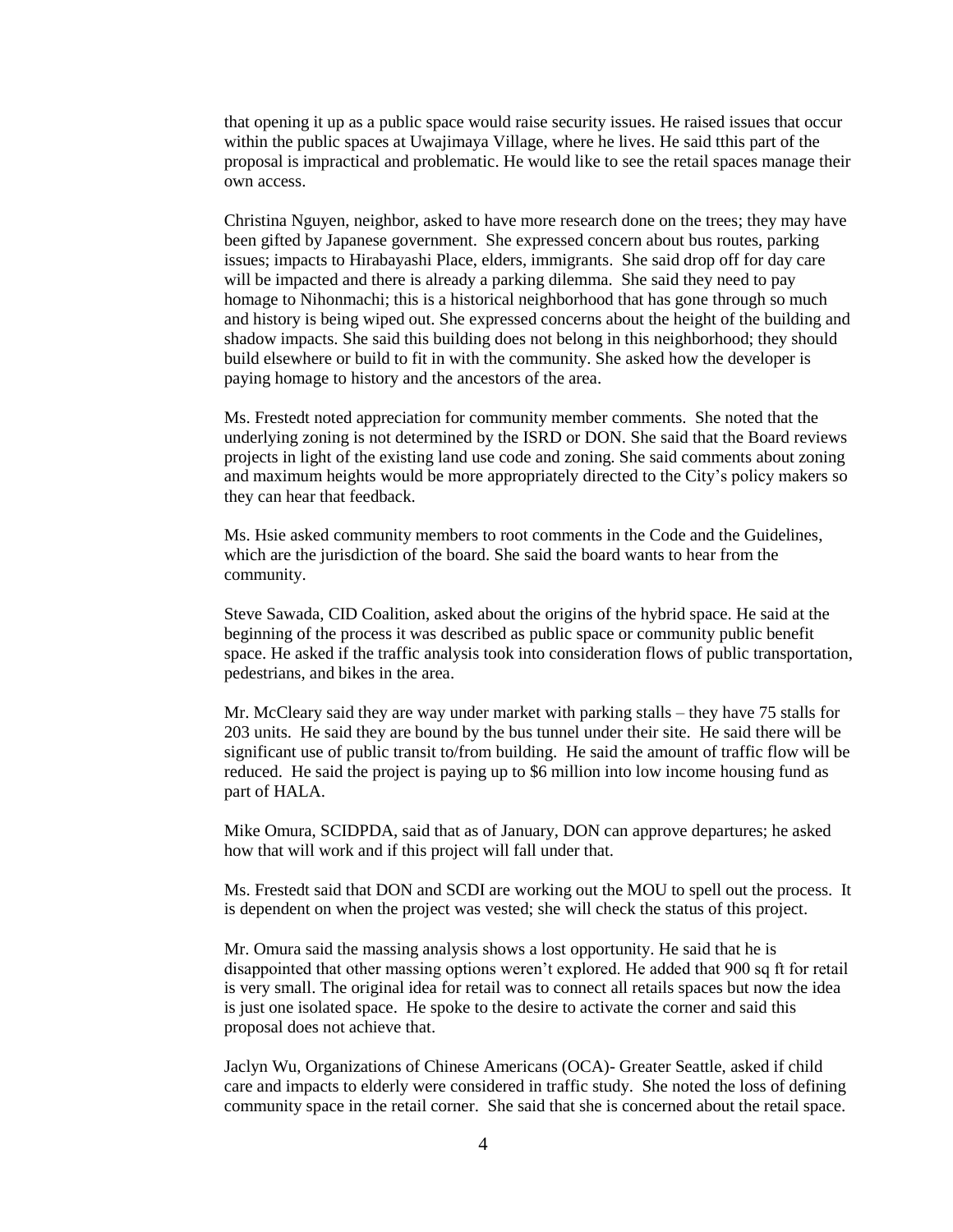There's a loss of definition in what is community space. She expressed concern about the lack of affordability for commercial spaces. She asked about policing and security. She noted that The Addison, across the street, serves the homeless and mentally ill; she asked if people here will be treated with compassion.

Ria Shinanti, Interim, said she was concerned that their marketing brochure shows the hybrid retail space as a lobby.

Board members read from the written comment cards (cards in DON file). The following is a summary of comments on the cards:

- Negative affect on Hirabayashi Place
- Oppose project; Don't want to see neighborhood become a playground for rich; lack of family-size units
- Oppose project; concern about luxury units; unhoused communities
- Predatory development will displace culturally red-lined people of color in the community. View disruption; want to see community benefits.

Dee Chan, community volunteer, asked if there will be a clause that requires owneroccupied units versus Air BNB?

Richard Jee, Da Li International, said the HOA will determine Air BNB and rentals; the intent is for residents.

Sonny Nguyen, Public Safety Coordinator, echoed many of the comments about traffic and asked if traffic study was on impacts now or if the trolley, protected bike lanes and bus layover figured into the analysis.

Board Discussion:

Mr. Legon-Talamoni asked for elaboration on retail space being connected to other retail spaces to the north.

Mr. McCleary said that they have provided the flexibility to connect them if retailers choose to do so. He said there are accessibility issues because of the grade changes. Larger space can be created as well. He said they have heard feedback to anchor the corner and they've heard the desire for small spaces. He said they have allowed flexibility for both. He said they have struggled with accessibility issues to access retail.

Ms. Hsie asked if there is any difference in spatial planning for retail.

Mr. McCleary said they are calling it retail.

Ms. Chan asked if the intent it to still have open space for residents who live outside of the building, to allow them access or will it only be open to patrons and customers.

Mr. McCleary said that will depend on the proposed tenant.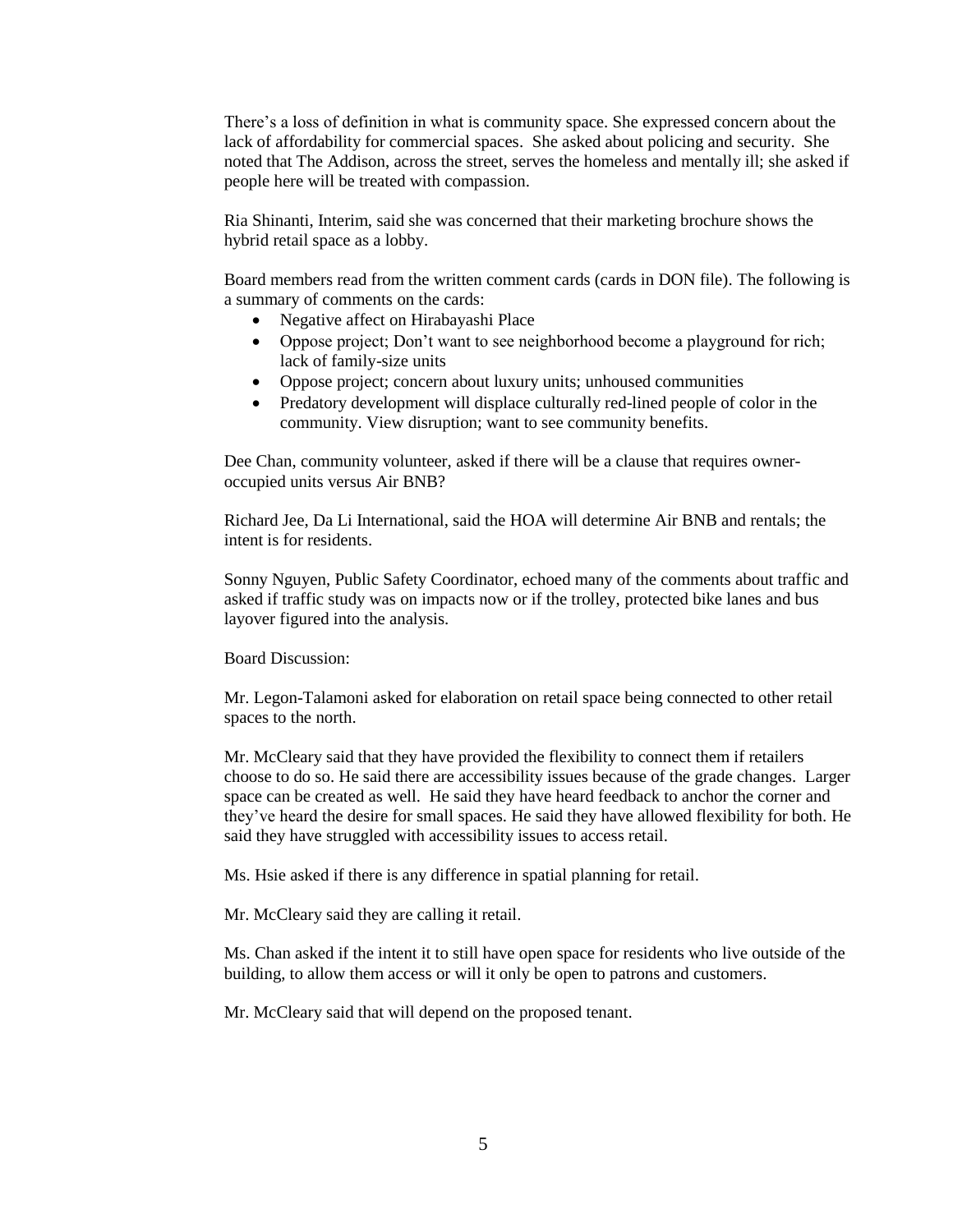#### Overall massing

Ms. Hsie noted that the podium was further developed. She invited board questions and comments.

Ms. Frestedt said the board previously stated support for overall massing conditional on podium revision; she said the corner use/configuration is not resolved.

Mr. McCleary said they want to know if they are moving in the right direction.

Mr. Legon-Talamoni noted the slight setback above the datum is moving in right direction.

Ms. Hsie agreed. He said that she is interested in learning more about the color and materials for the podium and said to look at how it draws from neighboring buildings. Regarding programming on corner, she said that they've left the corner really open space that the Board does not have control over what HOA decides. She said it would be good to understand about public activation and security will work; hours of operation, and where lighting will be.

Mr. Legon-Talamoni said the Board's preference is retail on the corner because activation is desired. He said an empty lobby would result in empty space throughout the day.

Mr. McCleary said it is hard to develop without knowing who the retailer will be.

Ms. Frestedt said the ambiguity of the intended use makes is difficult to understand. She said the board has jurisdiction over use.

Mr. Williams asked how signage would work without canopy.

Mr. McCleary said there are three entries; signage for retail will happen at point of entry.

Mr. Williams said he isn't seeing the connectivity of a double door drawing people in; the flow through a double door is off – not aligned.

Mr. Lee referenced the past presentation showing different retail configurations. He said this option has the greatest floor coverage. The glass will be clear and won't have reflection.

Mr. McCleary said they are drawing references from historical photos in the neighborhood. He said the double door is code-driven for spaces over 3,000 square feet.

Ms. Hsie asked about access from entry on east façade. She said that the Board needs is for the team to make a decision about the configuration and put walls in or come back when you have a tenant.

Mr. McCleary said resident will have card access. He said they have the right intention to create a seemingly active space; they need to come back when a tenant is known.

Ms. Hsie said there is consensus that the Board wants it to be an active space; it is hard to discuss this with so many unknowns. She said to come back with a lighting plan, details about where the key fob-protected entries will be, etc.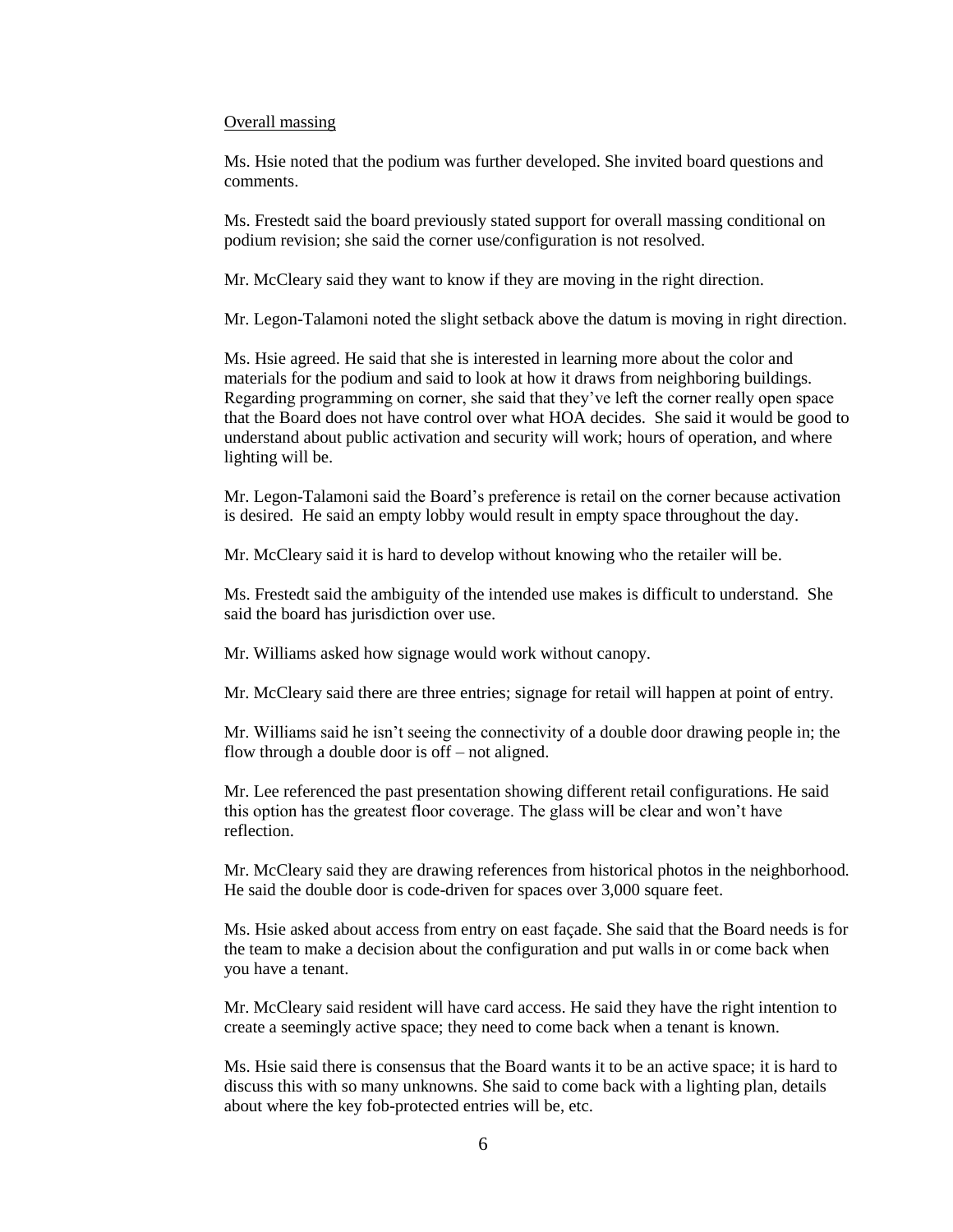### Departures

• 5' Awning:

Board members had no issue with a 5' awning. Mr. Legon-Talamoni said it is a good compromise.

Elimination of an awning at the corner:

Mr. Legon-Talamoni said it allows for more light and alleviates security issues.

Ms. Hsie said it is tied to what happens inside.

There were no objections to proposed Departure #1.

• Roof:

Ms. Hsie questioned why 34" roof coverage is needed instead of 15%.

Mr. McCleary said the stairs and elevators will take  $1,270$  square feet  $-13.6\%$  of the roof area and leave only 1% for the rooftop mechanical equipment, which is not adequate. The screen at the north edge location ill not be visible to the public from the street level.

There were no objections to this proposed Departure.

Landscape

Ms. Hsie said she would like to see an arborist's report.

Mr. Legon-Talamoni asked if they could be saved.

Ms. Lundquist said due to their age and the utilities it would be difficult to dig them up and save them; she said she will asked an arborist.

Mr. Legon-Talamoni said due diligence should be done and to include this information in the arborist report.

Ms. Hsie said it these were part of the trees donated from Japan, and they can't be saved, there needs to be acknowledgement. She noted the wide planting zones and said there are lots of opportunities.

Mr. Jee said the previous owner planted the trees for aesthetics; he said they will provide an arborist report.

Ms. Hsie said to show the trees and said it will change the streetscape. She noted sidewalk improvements and bulb outs.

Mr. McCleary said sidewalk improvements were required or strongly recommended by the City; the City wouldn't allow a pickup / drop off zone.